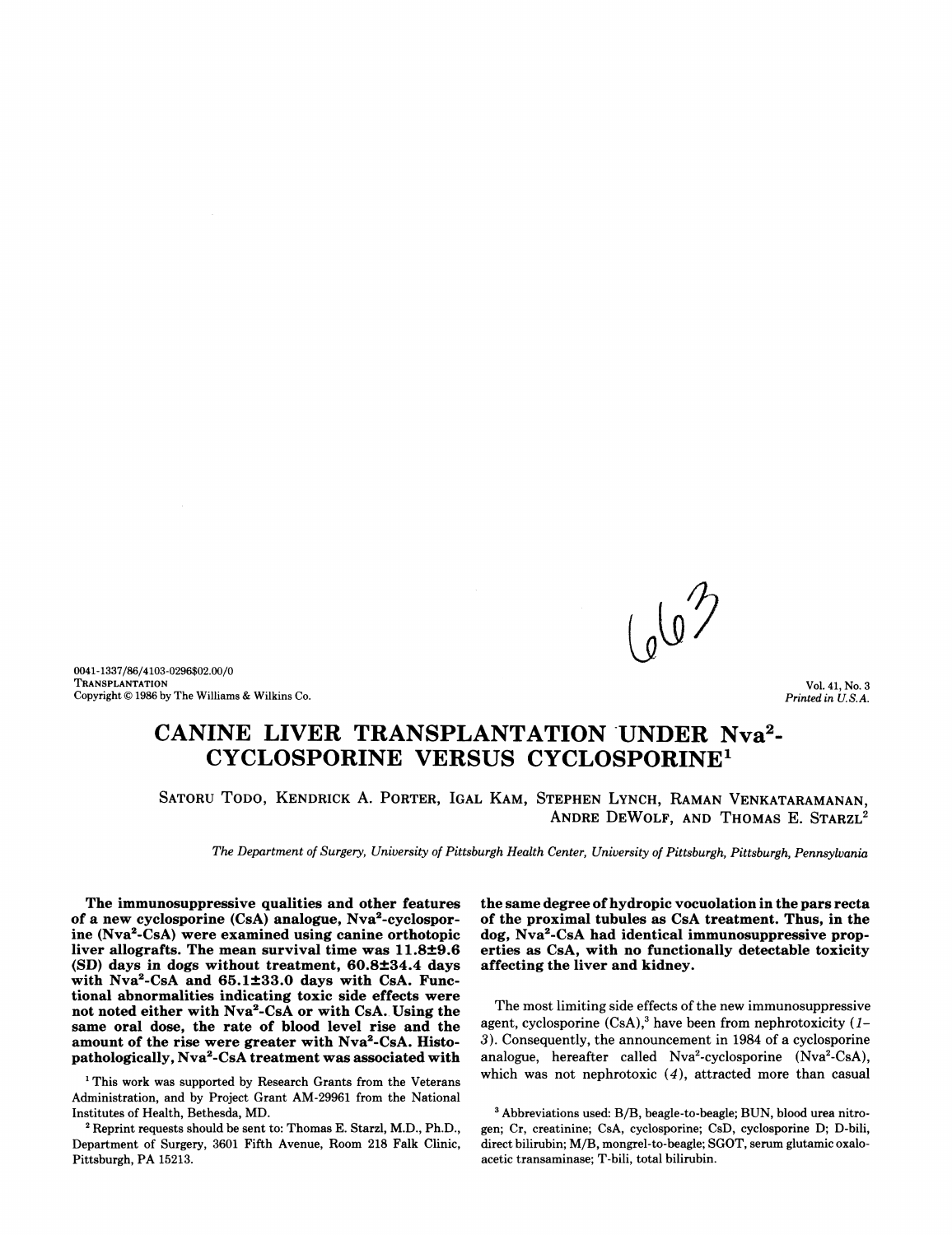*March, 1986* 297

interest. Nva<sup>2</sup>-CsA was shown by Hiestand et al. (4) to have potent immunosuppressive qualities in rats.

In this report, we will describe the immunosuppressive qualities and other features of Nva2-CsA in comparison to those of CsA in canine recipients of orthotopic liver homografts. In addition, particular attention was paid to the histopathologic changes or lack thereof denoting nephrotoxicity in the kidneys of dogs treated with one or the other of these agents for 90 days, or for lesser periods in the event of earlier death.

The results have shown that Nva<sup>2</sup>-CsA has immunosuppressive properties equal to those of CsA. Neither drug caused detectable changes in renal function but the use of both agents was associated with an equal amount of histologically demonstrable hydropic change in the renal tubules.

#### MATERIALS AND METHODS

Female beagle and mongrel dogs, weighing 10-15 kg, were obtained from the University animal farm. Beagle-to-beagle  $(B/B)^4$  or mongrel-to-beagle  $(M/B)$  combinations were used. On the morning of operation, the dogs were not fed and were anesthetized with sodium pentobarbital and ketamine. The donor was exsanguinated during removal of the liver and the blood was stored for transfusions. Usually, no other blood was given. The principles of the transplantation were as described before (5) but with several important modifications. Low flow venovenous bypasses  $(6)$  were used to decompress the portal and systemic venous systems during the anhepatic period while the liver was orthotopically transplanted. Drainage of the splanchnic bed during bypass was through the splenic vein after splenectomy. Drainage of the inferior vena caval bed was through the femoral vein, and pump driven delivery of the blood was to the external jugular vein. The suprahepatic vena caval, infrahepatic vena caval, and portal venous reconstructions were with end-to-end anastomoses. Hepatic arterial flow was restored with an end-to-side anastomosis of the donor to recipient abdominal aorta  $(5, 6)$ . The biliary tract was reconstructed with cholecystoduodenostomy after ligation of the common duct. Antibiotics were given for 3 days. Oral intake, including CsA or Nva2-CsA was started on the morning after operation.

Both CsA and Nva<sup>2</sup>-CsA were supplied<sup>4</sup> as a powder. They were dissolved in ethanol and in olive oil to a concentration of 100 mg/ml of solution. One or the other drug was randomly selected for a given dog on the morning after operation and given orally in doses of 20 mg/kg body weight on that morning and daily for the first 30 days. Then the doses were reduced to 15 mg/kg. The drug was discontinued after the 90th postoperative day or earlier in 2 dogs for which there was not sufficient Nva2-CsA.

A total of 46 liver transplantations were performed. Animals that did not survive for 6 days or more were excluded from analyses in order to eliminate the artifact introduced by lethal technical and surgical complications. To obtain 19 dogs which survived 6 days or more in the immunosuppressed groups, 27 transplantations were required for an inclusion rate of 70%. In contrast, 19 transplantations were required in untreated dogs to obtain 8 6-day survivors for an inclusion rate of only 42%. The culled final groups were as follows:

Group  $1$ -no treatment, 8 dogs; 6 were B/B and 2 were M/B.

Group 2-Nva<sup>2</sup>-CsA, 10 dogs; 5 were B/B and 5 were M/B. Group  $3$ —CsA, 9 dogs; 4 were B/B and 5 were M/B.

• Sandoz Corporation, Basel, Switzerland.

Morning blood samples were taken every 3 days postoperatively and analyzed for serum glutamic oxaloacetic transaminase (SGOT), total bilirubin, and direct bilirubin (T- and Dbili), blood urea nitrogen (BUN) and creatinine (Cr). The blood concentrations of CsA and Nva<sup>2</sup>-CsA were measured with heparinized blood by high-performance liquid chromatography using cyclosporine D (CsD) as a standard for CsA determination and CsA as an internal standard for Nva<sup>2</sup>-CsA measurements. In addition, tissue distributions and concentrations of Nva<sup>2</sup>-CsA and CsA were measured in specimens frozen at  $-20^{\circ}$ C after sampling at biopsy or autopsy. These studies are reported elsewhere.

At the end of 90 days, all surviving dogs underwent unilateral nephrectomy and liver biopsy. Specimens were fixed in 4% phosphate buffered formalin and in 2.5% cacodylate-buffered glutaraldehyde for light microscopic and electron microscopic examinations, respectively. Animals that died before 90 days were autopsied as soon as possible and the tissues were fixed in formalin. Structural changes were graded according to severity on a subjective  $0$  to  $+++$  scale.

Statistics were performed using Students *t* test, Chi square test, or Fisher's exact test. Group means were considered significantly different if probability of error was less than 0.05.

### RESULTS

The results with the two donor-to-recipient strain combinations,  $B/B$  and  $M/B$ , were not statistically significantly different. Therefore, these were pooled in all 3 of the groups.

*Survival.* Of the 8 control animals, 7 died within 19 days. The eighth dog survived for 35 days; this was a B/B strain combination. Mean survival was  $11.8\pm9.6$  (SD) days (Fig. 1).

In the treated dogs, an arbitrary observation limit of 90 days was set in calculating survival. Nva<sup>2</sup>-CsA administration had to be discontinued in two dogs of group 2 after 82 days and 73 days because of a shortage of the drug. The former animal survived for more than 90 days and the latter dog died at 80 days, 3 days after unilateral nephrectomy. Credit to the time points of 90 and 80 days for these 2 dogs were used in the calculation of survival.

Using a ceiling of 90 days for calculation, dogs in group 2  $(Nva<sup>2</sup>-CsA)$  lived for a mean of  $60.8\pm34.4$  (SD) days, and those in group 3 (CsA) lived for  $65.1\pm33$  (SD) days (Fig. 1). At 30,



FIGURE 1. Survival of group 1 (control), group 2 (Nva<sup>2</sup>-CsA), and group 3 (CsA) animals after orthotopic liver transplantation. Differences between group 2 and group 3 are not significant.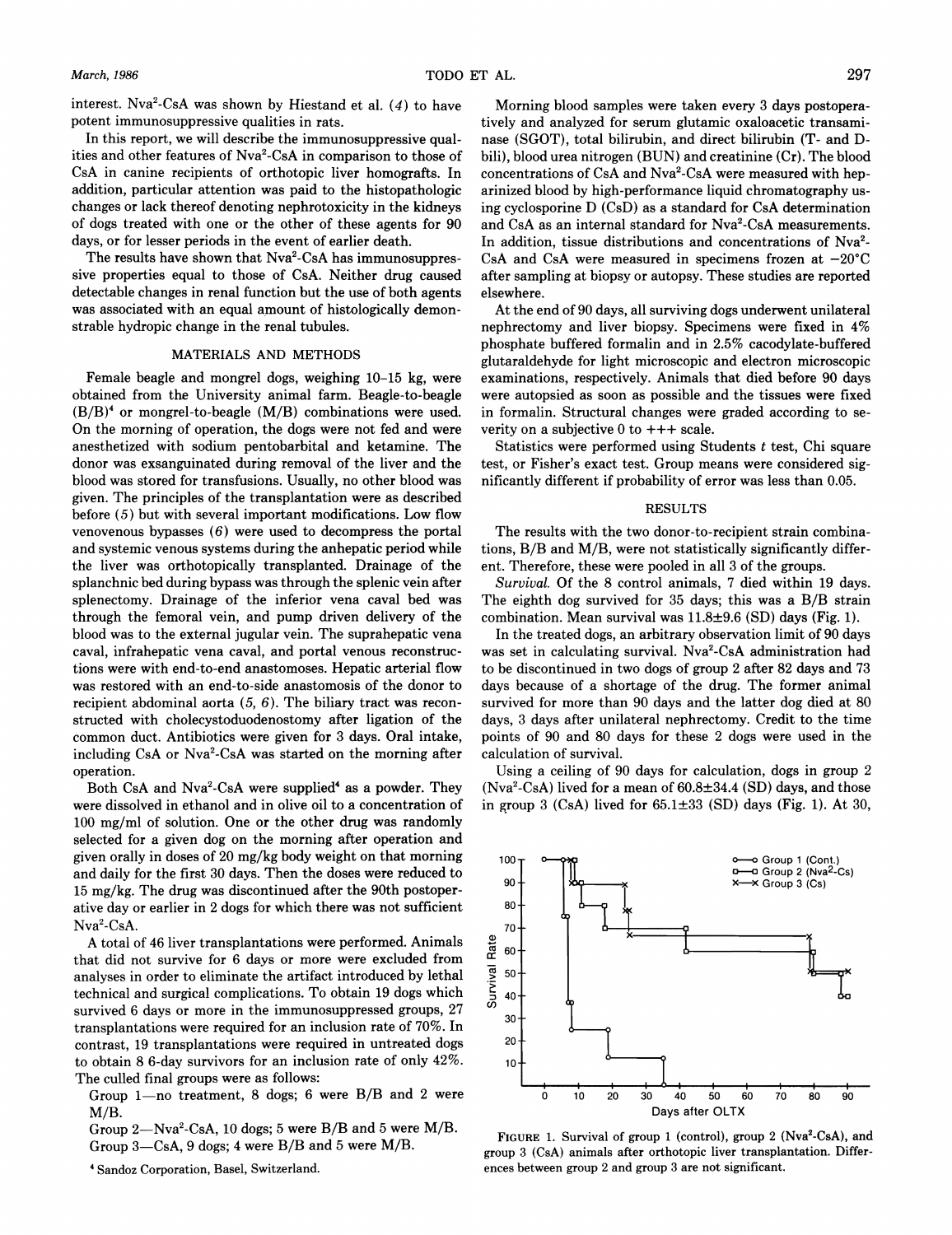60, and 90 days, the survival rates in the group 2 dogs (Nva2- CsA) and the group 3 animals (CsA) were 70 versus 67, 60 versus 67, and 40 versus 56. The differences were not significant.

At the end of 90 days, 9 dogs were still alive, 4 from group 2 (Nva2-CsA) and 5 from group 3 (CsA). Four were B/B and 5 were M/B stain combinations. Therapy was stopped. Five dogs died subsequently after a total survival of 94 (CsA), 118 (Nva<sup>2</sup>-CsA), 122 (CsA), 123 (Nva<sup>2</sup>-CsA), and 138 (CsA) days. All 5 animals had progressive hepatic failure. Histopathologic examination of their livers at autopsy compared with the livers at the 90-day biopsy showed a striking reduction in the number of small bile ducts, an increase in the amount of collapse of the reticulin fibrils at the center of the lobular framework, formation of septa linking portal tracts and cutting across lobules, and the appearance of cholestasis.

Four dogs are still living after discontinuance of therapy with Nva2-CsA (2 dogs) or CsA (2 dogs). All four were M/B. The longest survival  $(Nva<sup>2</sup>-CsA)$  is now 241 days.

*Hepatic and renal function.* In the untreated controls, abrupt elevations of SGOT and T-bili and D-bili were observed between the fourth and the sixth postoperative days (Fig. 2). This acute deterioration of liver function caused by rejection led eventually to the death of all animals. In contrast, the SGOT of animals treated either with Nva2-CsA or CsA showed only moderate abnormalities that tended to stabilize (Fig. 3). There were 3 animals in group 2 ( $Nva<sup>2</sup>-CsA$ ) and 4 in group 3 ( $CsA$ ) that survived for 90 days with only slight or no elevations of bilirubin throughout this time (Fig. 4). The other long-surviving



FIGURE 2. Changes in SGOT and T -bili of untreated control animals after liver transplantation.



FIGURE 3. Changes in SGOT of group 2 (Nva<sup>2</sup>-CsA) and group 3 (CsA) animals after liver transplantation.



FIGURE 4. Changes in T-bili of group 2 (Nva<sup>2</sup>-CsA) and group 3 (CsA) animals after liver transplantation.



FIGURE 5. Changes in the blood level of Nva<sup>2</sup>-CsA (group 2) and CsA (group 3) after liver transplantation. Shaded zone indicates mean values.

dogs had variable jaundice in spite of continuous therapy. No significant changes in Cr and BUN were noted in the control, Nva2-CsA or CsA animals.

*Cyclosporine blood levels.* The whole-blood levels of cyclosporine measured with high-performance liquid chromatography varied considerably in individual dogs. However, the mean blood level of cyclosporine in the Nva2-CsA-treated animals of group 2 was higher than in the CsA-treated dogs of group 3 at all postoperative intervals (Fig. 5). The differences were significant at 36, 57, 63, 66, 69, 81, 84, and 87 days. A reduction of dose from 20 mg/kg to 15 mg/kg caused no decline of the blood level in either group, but 2 Nva2 -CsA dogs (Fig. 6) and 1 CsA dog died of rejection after this reduction (Fig. 6).

The average 24-hr trough level of cyclosporine throughout treatment with  $Nva^2$ -CsA was 409.4 ng/ml (range 25-2240) compared with 235.8 ng/ml (range 25-935) during treatment with CsA, a difference that was highly significant. The number of dogs that had an average value more than 500 ng/ml was 3 in the Nva2-CsA group and none in the CsA group (Fig. 7). The interval for the mean level to rise to 200, 300, and 400 ng/ml after transplantation was 9, 12, and 21 days in group 2 ( $Nva<sup>2</sup>$ -CsA) compared with 12,21, and 27 days in group 3 (CsA) (Fig. 5). Thus, the rate of postoperative blood level rise as well as the amount of the rise was greater in group 2.

The animals in both group 2 and group 3 that had blood levels averaging more than 200 ng/ml survived for significantly longer periods than those with lower levels, and they had lower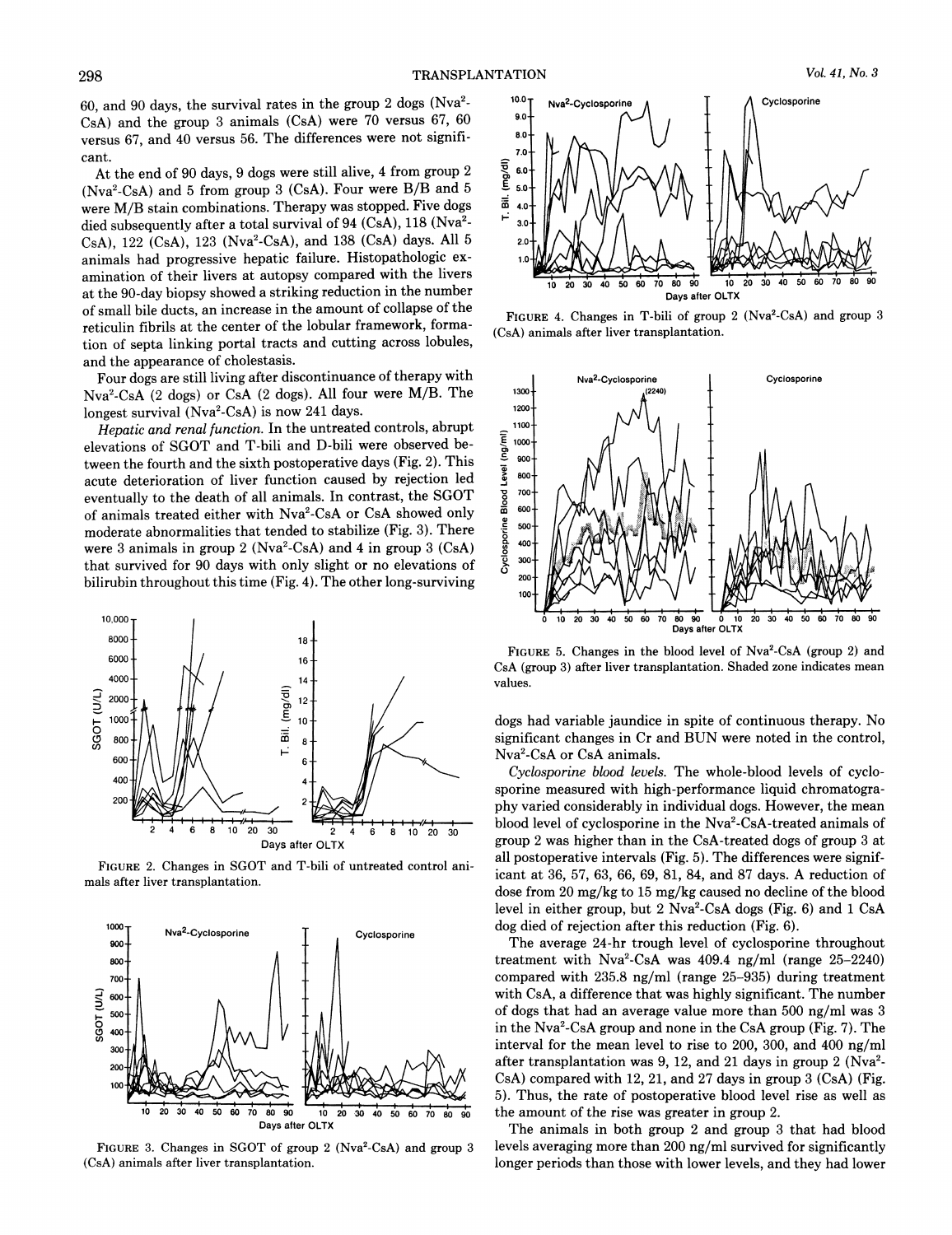

FIGURE 6. Changes in Nva<sup>2</sup>-CsA dose, blood level, T-bili, and SGOT of No. 30 dog (group 2). Despite no appreciable change of blood Nva2- CsA level after dose reduction, the animal died of rejection.



FIGURE 7. Correlations of trough blood level of Nva2-CsA (open circle) and CsA (black box) with the survival, average T-bili, and average creatinine of each animaL

concentrations of serum bilirubin and SGOT but did not show significant correlations with Cr (Fig. 7). Animals with low blood cyclosporine levels commonly had significant body weight loss, probably reflecting poor control of rejection.

*Pathologic studies.* All but one of the control untreated animals showed acute rejection of the liver allograft. In the expanded portal tracts, there was dense mononuclear cell infiltration, particularly around the smaller bile ducts and portal vein branches. Blast cells and mitoses were frequent. Small bile duct epithelium was damaged, and hepatocytes in the central parts of the lobules were atrophic. In the two animals that survived for 19 days and 35 days, respectively, many of the smaller bile ducts had been destroyed and there was collapse of the reticulin fibril framework around central veins. The one exception was an animal that died at six days from acute renal tubular

necrosis. In this dog, mild mononuclear cell infiltration of the portal tracts was the only abnormality.

The CsA and Nva<sup>2</sup>-CsA-treated liver allografts also showed mononuclear cell infiltration of portal tracts, but this was less severe and there were fewer blast cells. In the nine dogs that survived for 90 days, there was also proliferation of bile ductules and portal tract fibrosis; these changes were slight in four of the animals (two from each group). Disappearance of small bile ducts, collapse of the centrilobular recticulin fibrils, septa linking portal tracts and cutting across lobules, destruction of the limiting plates, and atrophy of centrilobular hepatocytes and cholestasis were striking additional features of the five liver allografts that survived for 18-88 days after discontinuance of therapy. All of these animals died as a result of this chronic rejection. The death of a CsA-treated dog at 8 days was due to hepatic artery thrombosis. The Nva<sup>2</sup>-CsA dog that died at 9 days had destroyed its graft by a combination of acute rejection and suppurative cholangitis; an animal that survived for 11 days perished from peritonitis with minor changes in the graft. In the treated animals, there was no structural evidence to suggest additional damage to the liver allograft by either CsA or Nva2 -CsA.

Hydropic vacuoles were found in the cytoplasm of the pars recta of the proximal convoluted tubules in kidneys from dogs in all three groups. Inclusion bodies and microcalcification were not seen. These changes were more common in the two treated groups, affecting 75% of the kidneys from the animals given CsA and  $80\%$  of the kidneys from the Nva<sup>2</sup>-CsA group, compared with 38% of the kidneys from the control dogs. The juxtaglomerular apparatus, which was normal in the controls, was enlarged with increased numbers of granular cells in 75% of the kidneys from the dogs treated with Nva2-CsA and in 40% of those given CsA. Small electron-dense deposits were present in the glomerular mesangium of 80% of the dogs treated for 90 days with Nva2-CsA, and 60% of those treated for a similar period with CsA. Mesangial deposits were also present in the two controls that survived for 19 and 35 days, respectively. There were no arteriolar changes.

## DISCUSSION

Both Nva2-CsA and CsA are produced by the fungus *Tolypocladium inflatum GAMS. The Nva<sup>2</sup>-CsA differs in structure* from CsA only in that nonvaline is in position 2 of the cyclic endecapeptide instead of an alpha-amino butyric acid residue  $(4)$ . Good immunosuppression of Nva<sup>2</sup>-CsA in rats was documented by Hiestand et al. (4), an effort that has not yet been made in larger animals. The provision of such information was the main purpose of the present investigation in dogs.

The strain combinations used in these studies provided some advantages as well as disadvantages. The principal advantage was a closer genetic control with a presumed smaller variance in immunologic response. The principal disadvantage could have been that the B/B combination may be "too easy." In actual fact, the results with the *BIB* or *M/B* strain combinations were not significantly different. It was noteworthy that all 4 of the dogs with long survival after discontinuance of drug therapy were from the presumably less-favorable *M/B* combination. The results with either Nva<sup>2</sup>-CsA or CsA were remarkably good, with survival of more than 60 days even when credit for a maximum of 90 days was the limit for any individual dog. Thus, there were neither any subtle or obvious differences between Nva<sup>2</sup>-CsA and CsA in terms of immunosuppression.

The evidence that Nva<sup>2</sup>-CsA is nonnephrotoxic so far has